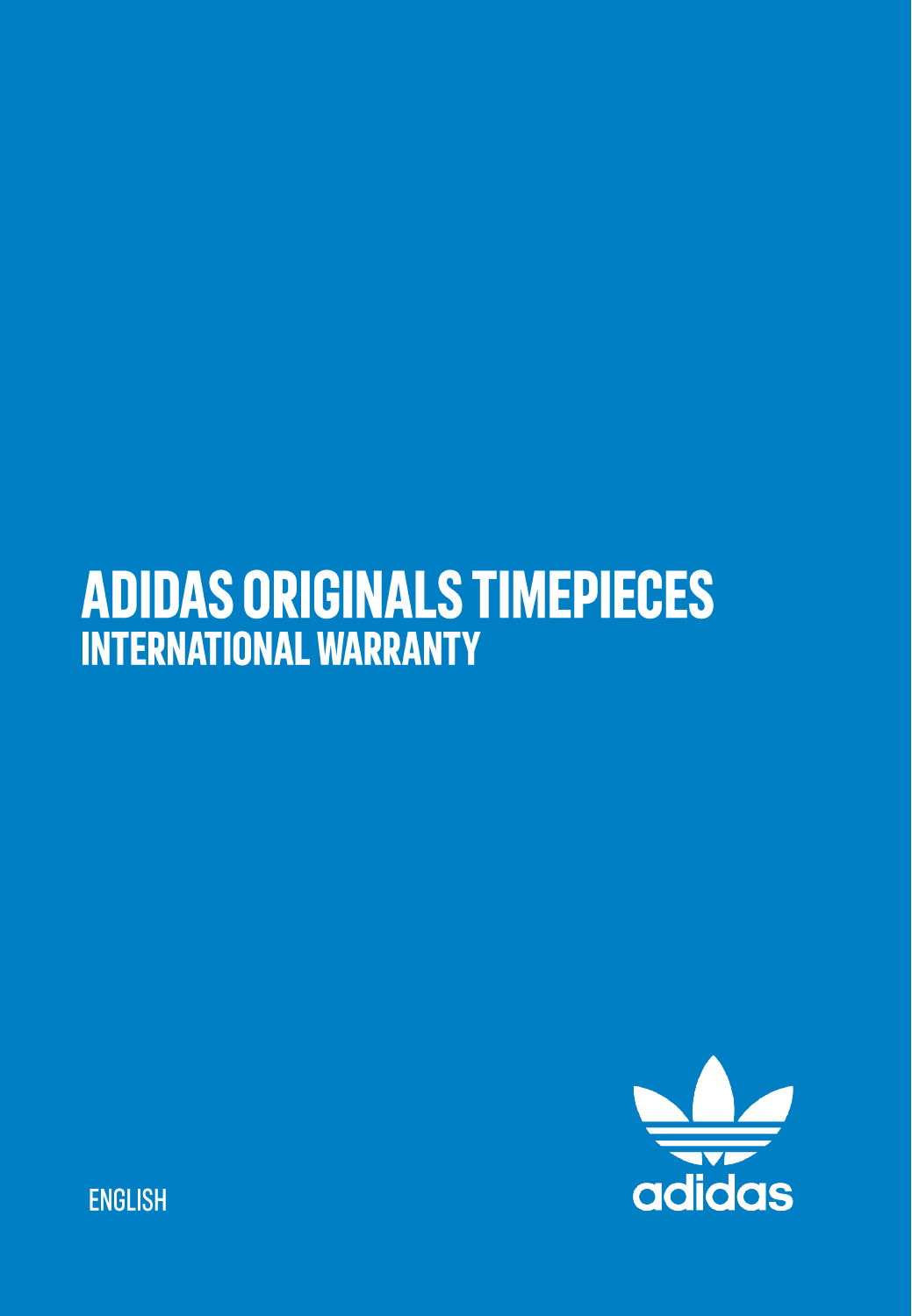## **INTERNATIONAL WARRANTY**

Your adidas Originals watch was designed in compliance with the highest standards of manufacture. It is warrantied against manufacturing defects by Timex for a period of ONE YEAR from the original purchase date, except as otherwise provided by law in the original purchase country. Timex and its worldwide affiliates and partners will honor this International Warranty.

To obtain warranty service, please contact your local authorized Timex service center (full list available at www.adidaswatches.com/servicecenter).

Proof of purchase will be required for all warranty claims, clearly showing the date, item purchased, and the retailer from which the purchase was made.

Warranty service is only honored on watches purchased directly from adidas Originals authorized retailers. Second hand or private sales will not be honored.

For in warranty services, Timex may at their option replace the watch with an identical model or a model with similar features.

IMPORTANT — PLEASE NOTE THAT THIS WARRANTY DOES NOT COVER DEFECTS OR DAMAGES TO YOUR WATCH:

- **EXE** after the warranty period expires;
- if the watch was not originally purchased from an authorized Timex retailer;
- **•** from repair services not performed by Timex;
- **.** from loss or theft, accidents, tampering or abuse;
- lens or crystal, strap or band, watch case, attachments, battery, normal wear and tear.

THIS WARRANTY AND THE REMEDIES CONTAINED HEREIN ARE EXCLUSIVE AND IN LIEU OF ALL OTHER WARRANTIES, EXPRESS OR IMPLIED, INCLUDING ANY IMPLIED WARRANTY OF MERCHANTABILITY OR FITNESS FOR PARTICULAR PURPOSE. TIMEX IS NOT LIABLE FOR ANY SPECIAL, INCIDENTAL OR CONSEQUENTIAL DAMAGES.

Some countries and states do not allow limitations on implied warranties and do not allow exclusions or limitations on damages, so these limitations may not apply to you. This warranty gives you specific legal rights and you may also have other rights which vary from country to country and state to state.